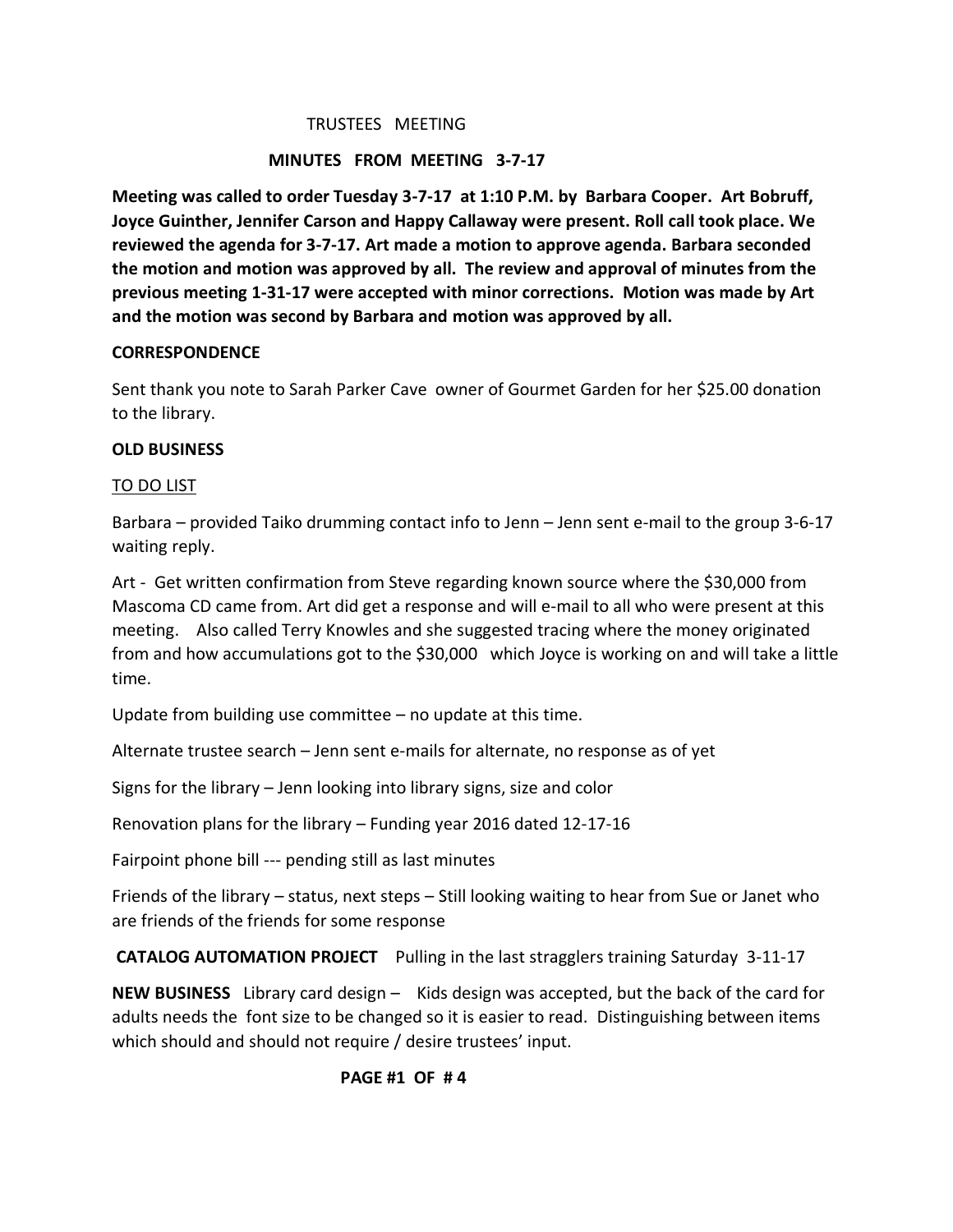If there is any way to use funds budgeted previously but not spent for cards, etc. Catalog money.

What issues can be decided by e-mail rather than in public meeting - The same state. Common sense issue by issue or agreement by ( 2 ) trustees

Library coffee pot ----- As of 3-7-17 it has been moved to the kitchen downstairs in the - Jenn in the library.

# Scholarship application - status - Jenn - Jenn - Jenn - Jenn - Jenn - Jenn - Jenn - Jenn - Jenn - Jenn - Jenn - Jenn - Jenn - Jenn - Jenn - Jenn - Jenn - Jenn - Jenn - Jenn - Jenn - Jenn - Jenn - Jenn - Jenn - Jenn - Jenn

The library is accepting scholarships through April 1, 2017 They can be found at the library or the website. This scholarship is open to any Springfield resident who wants to further their education with college or a trade school. Applications have been sent to the high school.

Library Director Annual evaluation – review format, set dates example and the Barbara No date will be set for this years library director annual evaluation, due to the announcement that the trustees received at this meeting, that Jennifer will be leaving her position as Librarian to relocate to Michigan with her family.

Library personnel policies – review newly formatted version example and the Barbara was reviewed and corrections where apply, will be handed out when update is finished, and will be handed out to all that apply.

# **ITEMS CARRIED FORWARD FROM PREVIOUS MEETINGS:**

| <b>STRATEGIC PLAN UPDATE</b>                                           | - Barbara |
|------------------------------------------------------------------------|-----------|
| <b>EVALUATE OUR MEETING FORMAT - ORDER OF BUSINESS, ETC.</b>           | - all     |
| WHAT DO THE TRUSTEES AND LIBRARIAN WANT THE FRIENDS TO BUY NEXT? - all |           |

# **REPORTS**

# **COMMITTEES: FRIENDS OF THE LIBRARY UDATE**

No update at this time, but since the president of friends retired and no communication has transpired Jenn will be attending the Town Meeting on 3-18-17 she will be announcing that Libbie Cass library is looking for "friends" especially a president who could start things rolling again.

# **LIBRARIAN REPORT - Jennifer**

Build a better world, Conservation Organization in May. Community Services opportunities. Slips made. Library has 11 library book bags which can be used as prizes. Also tickets to the New London Play House and gift certificate to ice cream ( route #103 in Sunapee or Newbury not sure which town it is in. ) Need deep shelves for non – fiction books. Did more checking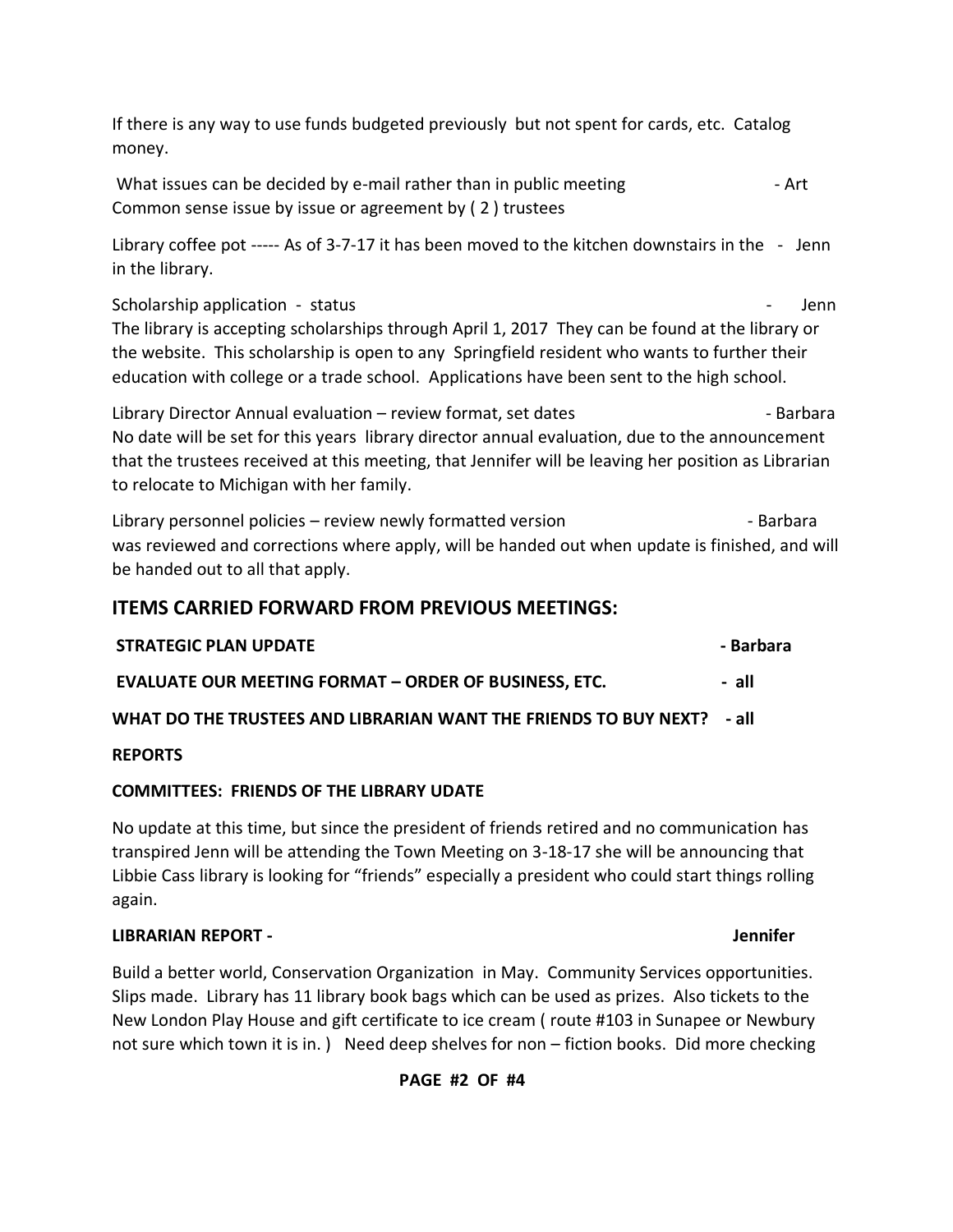into the Library of Congress and found out you need someone in Washington or State Representatives and three names on a list of congregational office holders. Also the New London Food Bank was brought up at this meeting. The library has a bin in the vestibule for donations to the food bank. Since there has not been much activity with donations to the bin we will be advertising in the Inter-town.

# **FINANCIAL REPORT**

| NAME OF BANK       | <b>CURRENT</b> |
|--------------------|----------------|
|                    | <b>BALANCE</b> |
| Lake Sunapee       | 290.19         |
|                    |                |
| Lake Sunapee       | 7871.76        |
|                    |                |
|                    |                |
|                    |                |
| <b>Sugar River</b> | 3811.25        |
|                    |                |
|                    |                |
|                    |                |
| Mascoma            | 30,102.00      |
|                    |                |

Sugar River as of 2-1-17, Lake Sunapee operating as of 2-15-17, Gen.Library Funds as of 1-31-17 CD @ Mascoma as of 11-16-16 - closed out and was deposited as cash in the LPL Investment account